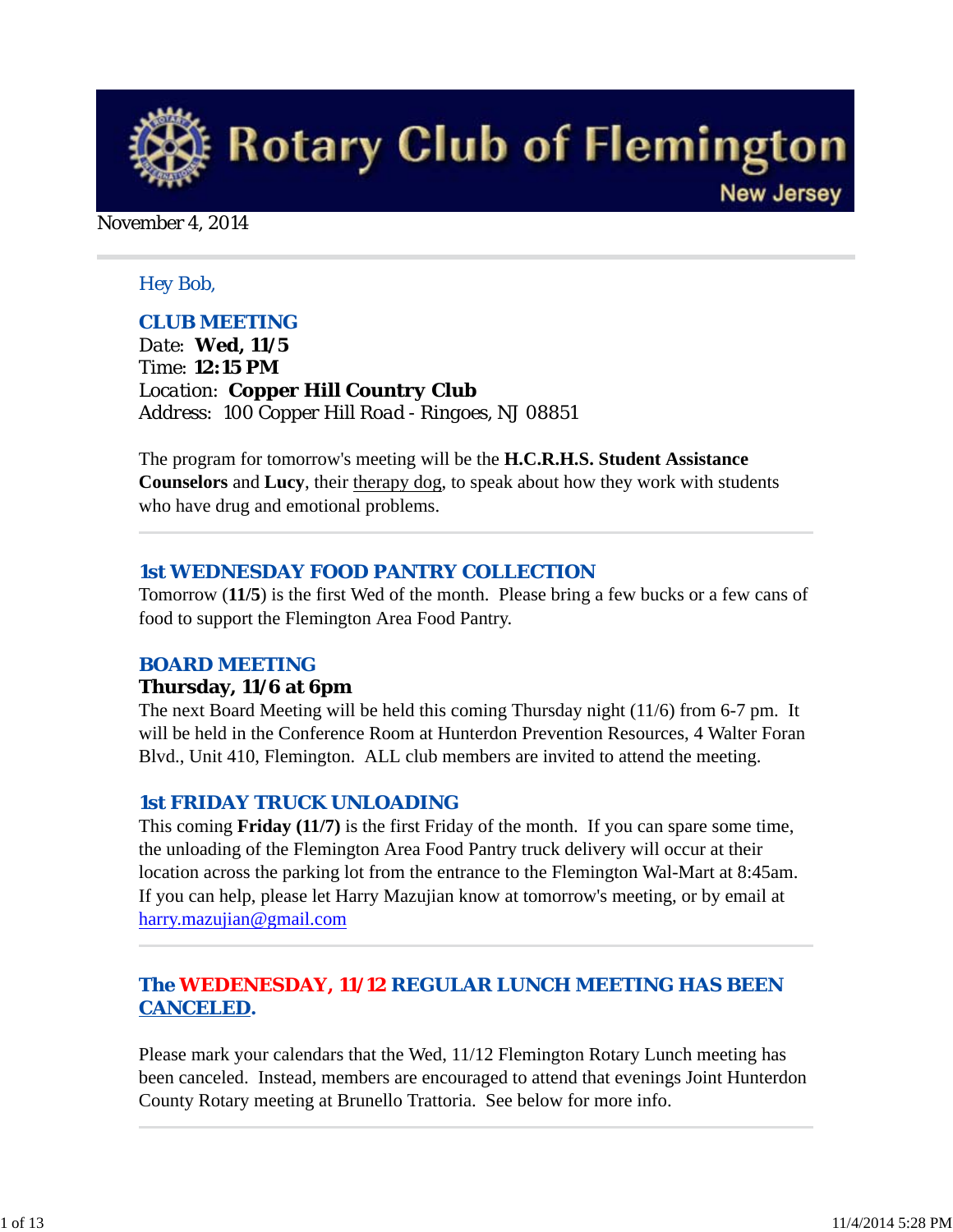

# *MESSAGE FROM THE PRESIDENT* **from Lynn Hyman**

11/4/2014

The Zombie Walk has come and gone. Now Pancake Day has come and gone. Before you know it, it will be Thanksgiving and then the Holidays.

Please join me and thank **Ira Liebross** and all of the amazing Rotarians, both past and present, who helped out with Pancake Day. Even though it rained on Saturday, we still had a nice turnout.

At the Wed, October 29<sup>th</sup> club meeting, Jim Davidson was our speaker who talked about Ghost Experiences in the Hunterdon County. Karen Widico did a great job with the Halloween decorations and it was a very festive meeting. In November, we promise to have some exciting Wednesday program meetings. Herb Bohler is working on a project for one of those meetings. I would really like to see our weekly attendance go up, so please make an effort to attend as many meetings as possible!!

Joe Ziegler and the Membership Committee continue to work hard to bring in new members. Terry Ownes and the Donations Committee are working hard to streamline the donations process.

Regards, Lynn Hyman, President



## *FOLLOW-UP REPORT for the 40th Annual PANCAKE DAY* **Held Saturday, November 1** from **8am** to **12noon**

Pancake Day event Chair, Ira Liebross, has provided the

following summary report to date of our 40th Annual Pancake Day event, which was held on Saturday, 11/1/2014 at the H.C.R.H.S. Commons.

- 1. Thank you to all current and past Rotarians who helped make our 40th Annual Pancake Day a wonderful community event!
- We served a total of **640 meals**, which included **550** on-site meals and **90** take-out 2. orders for Flemington Car & Truck Country.
- 3. Thanks to Terry Martin and all the Bake Sale supporters, who raised **\$350**.
- 4. Thanks to Wayne and Wendy Randolph for providing apples, cider and having the Adopt-A-Greyhound program.
- 5. Thanks to Sandy Clark and Cornerstone Printing for all of their help with the printed materials (tickets, signs, banners, posters, etc.)
- 6. Thanks to P.M. Electric for their many years of help and support.
- 7. Thanks to our food and pancake batter sponsors: ShopRite, Jakes Restaurant,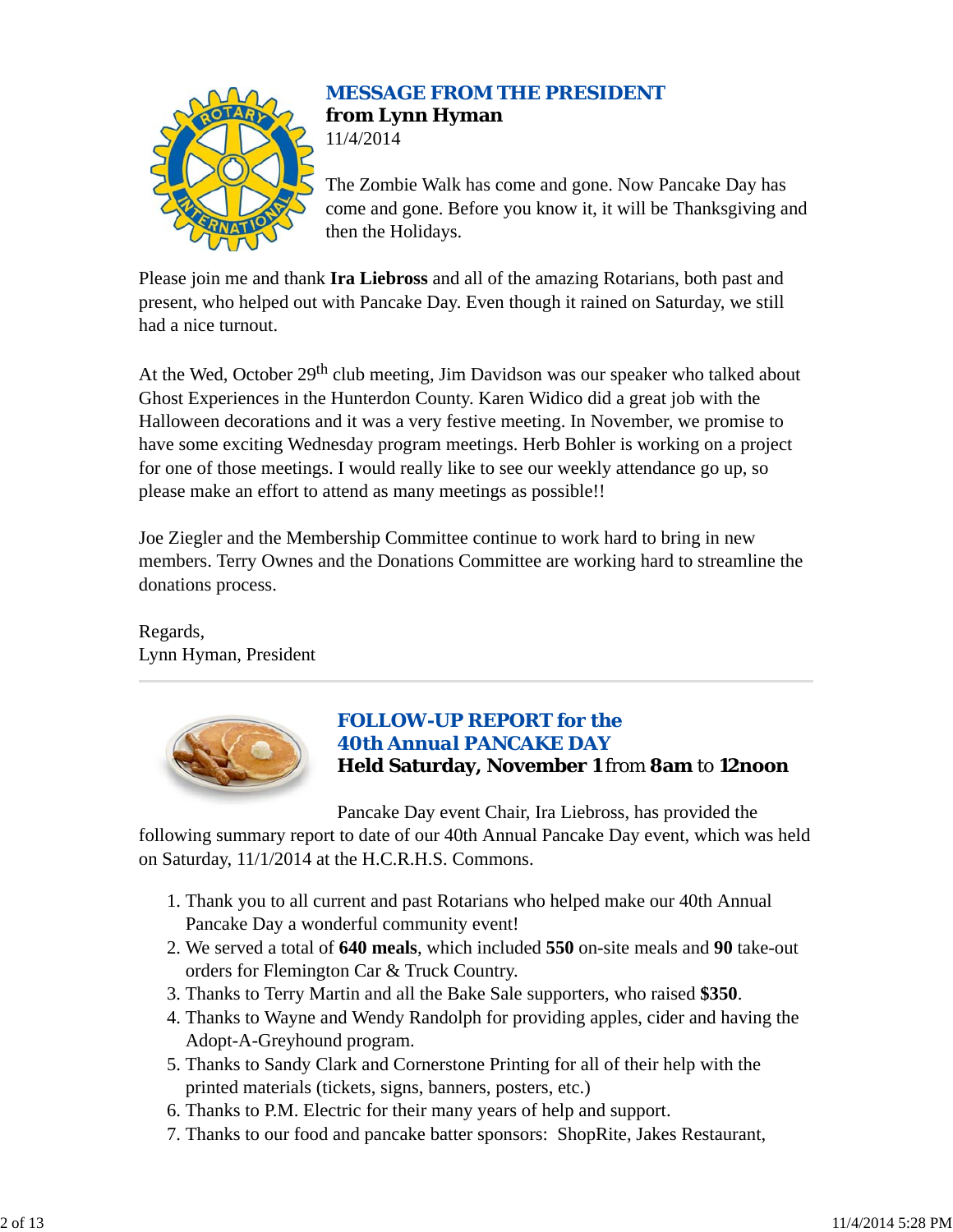Flemington County Griddle, Clinton Country Grille, Flemington-Raritan Diner, Matt's Red Rooster/Gallo Rossa, Johanna Foods, and Wawa Flemington.

- 8. Thanks to Bob Wise and Kalthleen Seelig (Public relations coordinator for the Hunterdon Medical Center) for their \$1000 sponsorship and educational display of the H.M.C. robotic surgery services, BP checks.
- 9. Thanks to Hopewell Valley Bank for their sponsorship.
- 10. Thanks to Digital Arts.
- 11. Thanks to Doctor Frank and Doctor Scott for proving a Flu Clinic.
- 12. Thanks to Barbara and H.C.R.H.S.'s Halloween High School to help co-promote our events.
- 13. Thanks to Mary Isham of Flemington Area Food Pantry for accepting food donations on Saturday after the event.
- 14. Thanks to our H.C.R.H.S. Interact Clubs for their tremendous help at the event.
- 15. Thanks to HC dance team's great performances.
- 16. Thanks to Sandy Clark, Joe Ziegler, D.J. Wright, and Tom Cunningham for being our ticket sponsors.
- 17. Thanks to Hunterdon Central Regional High School (H.C.R.H.S.) and their cafeteria and custodial staff who were a big help to us.

**Click Here** for a link to on online article at NJ.com with some photos of Saturday's Pancake Day event.

**Reminder**: Rotarians, I ask you to please send in your payments for your pancake day tickets so that the final event accounting can be completed.

Ira Liebross, Pancake Day Chair

## *PHOTO ALBUM - for the 40th Annual PANCAKE DAY*

**Held on Saturday, November 1, 2014**

**Click Here** to view the Photo Album from the recent Pancake Day event. A very special thanks to the Rev. Dr. Herb Bohler for taking the photos and generating the album for everyone to enjoy.



*JOINT MEETING of the HUNTERDON COUNTY ROTARY CLUBS* Date: **Wed, 11/12** from **6:00 pm** to **8:30 pm** Location: Brunello Trattoria 300 Old Croton Road - Flemington, NJ

Please join the Hunterdon Horizon eClub and other Hunterdon

County Rotarians for an evening of networking and good food. All other the local clubs are invited so it will be a good time to mix and mingle with other members. Bring a business associate or prospective new member and you'll be entered in a drawing to win a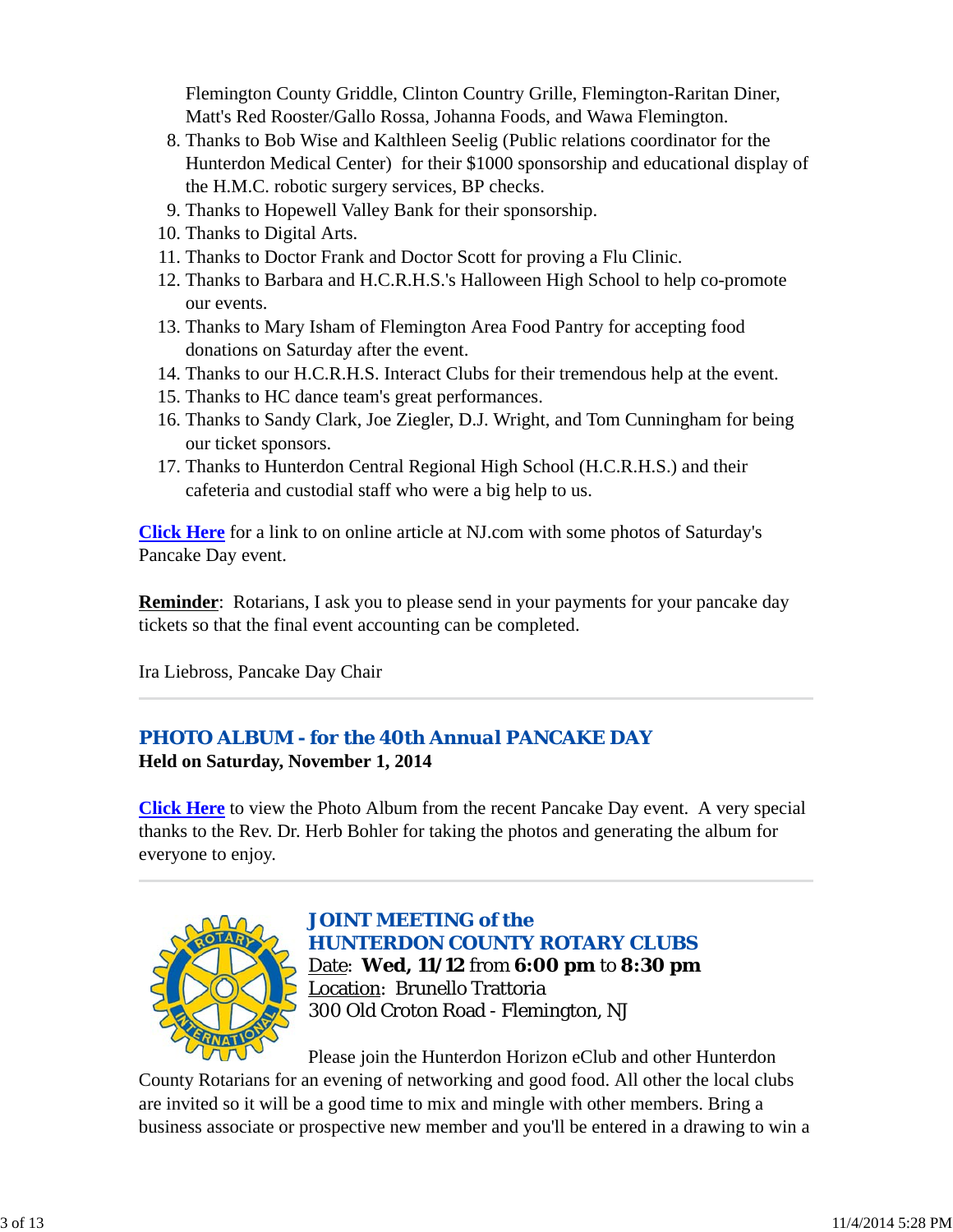\$20 gift card. For more information contact: Michelle Heide at 908.930.8989.

**Cost to Attend**: There is a **\$30 per person** cost to attend, which applies to Pay-As-You-Go members, friends, family and guests. Flemington Rotarians that pay quarterly will attend for **\$16 per member**, which is \$30 less the \$14 cost of the canceled lunch meeting.

**RSVP's**: Flemington Rotarians shall RSVP to the Evite invitation that has been send out via email. If you have not received the email, please let us know and we can resend it to you.

**Payment:** Checks shall be made payable to "Flemington Rotary" and given to lunch Treasurer, D.J. Wright.



*Lambertville-New Hope Rotary Club ANNUAL CITRUS SALE* **Estimated Delivery: November 25**

The Lambertville-New Hope Rotary Club is once again holding their **Annual Citrus Sale** as a club fundraiser. Terry Ownes is

the point contact for our club. Please provide all orders to Terry Ownes directly at **tmownes@sprintmail.com** or by phone at (908) 782-3831. Terry will be the one directly corresponding with Bob Seminack from the Lambertville-New Hope Rotary Club.

The following items are available to order:

**Naval Oranges: \$25 per box**

**Ruby Red Grapefruit: \$25 per box**

**Mixed Box of half Navel Oranges and half Grapefruit: \$25 per box**

**Gift Assortment (Mixed Oranges, Grapefruit & Apples): \$30 per assortment**

The estimated arrival date for the fruit is November 25. Since the fruit arrives via truck, the actual delivery date may vary slightly. Rotarians shall plan ahead on timing to pick up their orders.

Payment can be in Cash or by check made out to "**Lambertville-New Hope Rotary**". Flemington Rotary fruit orders will be delivered to Terry Ownes at Carpet One (located across the street from Jakes on Route 202). Terry will let us know once the fruit arrives.



*ROTARY HOLIDAY PARTY*

**Wednesday, December 3**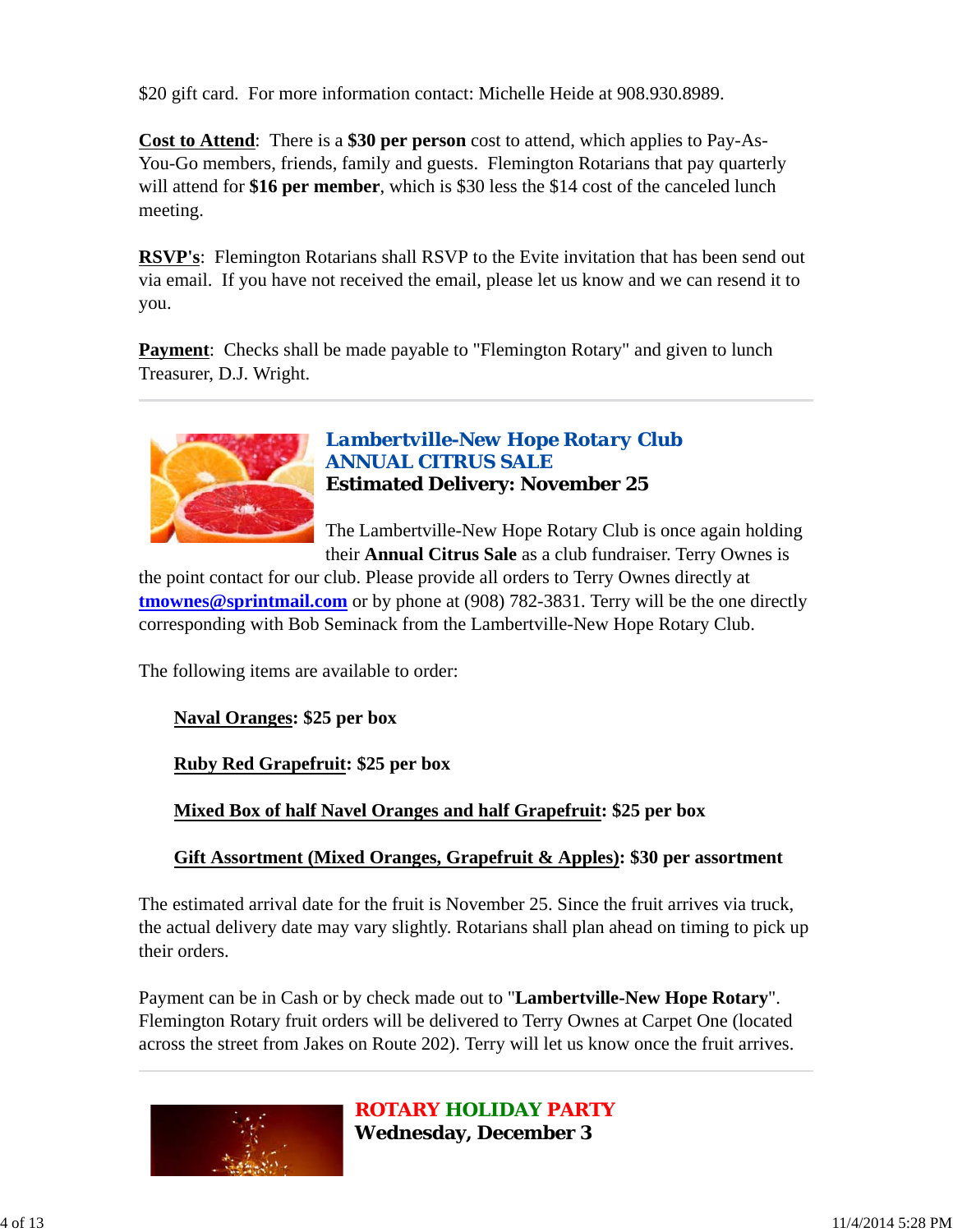

## 6:00pm to 9:00pm

## Copper Hill Country Club

The Rotary Club of Flemington would like to warmly invite you and your spouse / guest to our Annual Holiday Party.

Details are currently being firmed up. Save the date for now.

In the near future, an Evite invitation will be emailed out.

Please Note: There will be a regular noon lunch meeting on Wednesday, December 3.



## *Please Bring an Unwrapped Gift to the HolidayParty for a Local Family in Need!!!* **Flemington Rotary's SAC Holiday Gifts**

At the Rotary Holiday Party on Wed, 12/3 (or at a prior club meeting), Rotarians are asked to **voluntarily** bring an

unwrapped gift (but a gift bag is appreciated!) to **supplement the Service Action Committee's (SAC) Holiday shopping**. Rotarians have always provided great support for this. The types of items typically requested are:

\*Infant / Toddler learning toys. \*Family Fun Games (Monopoly, Scrabble, Catch Phrase, etc.). \*Gloves, scarves, socks as stocking stuffers. \*Craft kits. \*Lego kits. \*Gift Cards: WalMart, i-Tunes, Kohl's, Burlington Coat Factory, Five Below.



## *CHRISTMAS TREE LIGHTING Ceremony* **Friday, December 5** at 7pm

Dick Stothoff has announced that this year's Christmas Tree lighting will take place on Friday, 12/5 at the monument on Main Street Flemington near the Presbyterian Church. Rotarians that will be helping Santa Claus to

handout candy canes and oranges to the attending children are asked to meet at **6:45pm** behind the Deat's Building in Flemington OR at the Christmas Tree on Main Street at **7pm**.

Santa Claus will be arriving at the Christmas Tree between 7 to 7:15pm, which is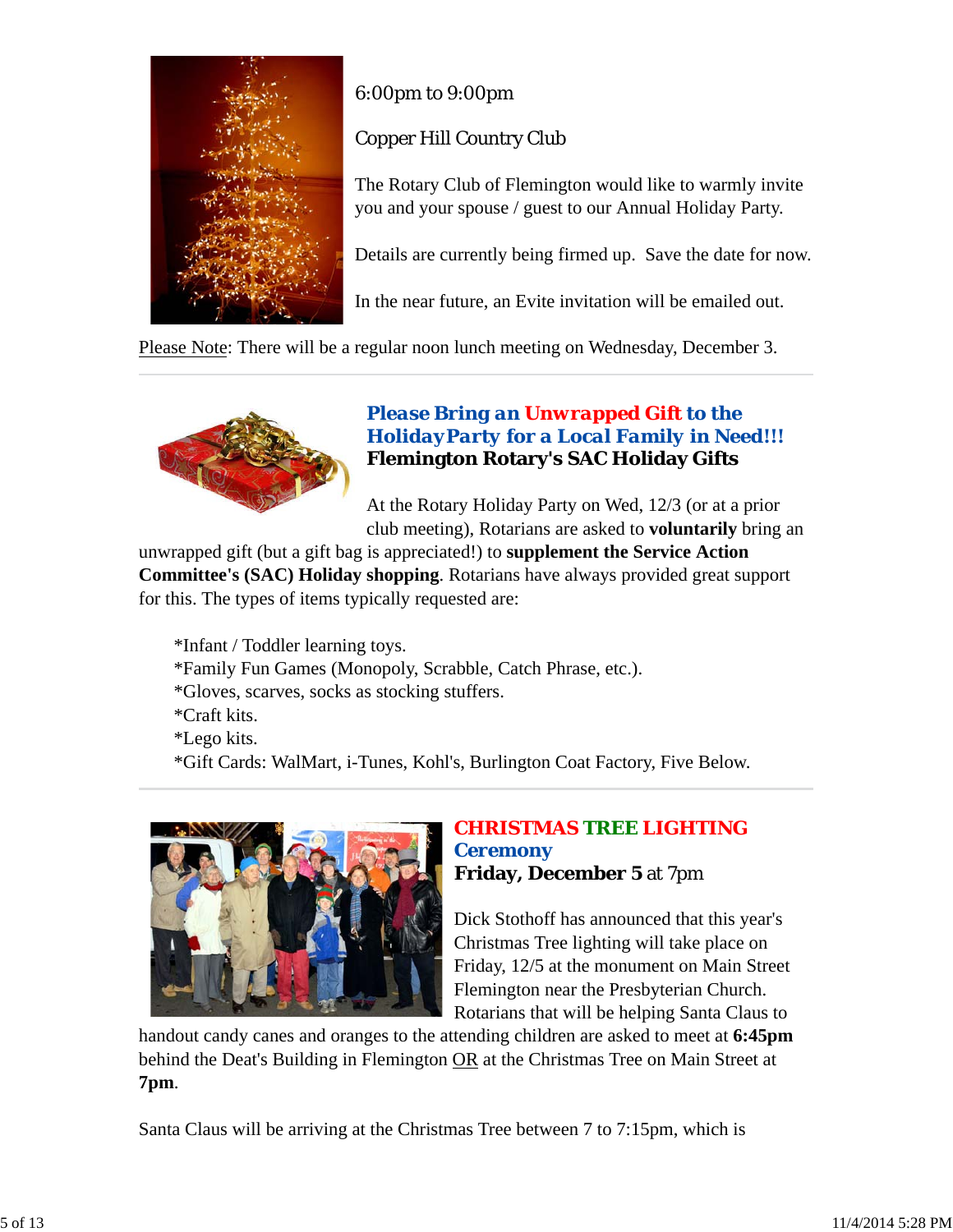preceded by the formal Tree Lighting Ceremony and Christmas Carols that is organized by the Flemington Cub Scout Pack 61.

Once the Tree Lighting Ceremony is over, **everyone is invited to the annual After-Party at Dick & Priscilla Stothoff's home**! If you have never attended, please come and bring the family and kids!!!

Please note that the Main Street Flemington Annual "**Hunterdon Holiday Parade**" will be held on Sunday, 12/7 at 5pm.

### A Little History of the Main Street Flemington Tree Lighting Ceremony:

The Christmas Tree Lighting ceremony is Flemington Rotary's oldest service project, which began in **December 1923**. This was just after the club first formed on October 3, 1923.

Back in the 1920's, it was very difficult for children to get some candy and fresh fruit to eat. These days, we can readily purchase these items at our local Supermarket, etc. So it was a VERY BIG deal for the children in attendance to get their huge Candy Cane and Fresh Orange. Flemington Rotary has been annually helping with this project ever since!

## *CLINTON SUNRISE ROTARY HOSTS 2nd ANNUAL TREE FEST*

The Clinton Sunrise Rotary will host its second annual Christmas Tree Festival on Saturday, December 6th at the Flemington Elks Club. Enjoy this holiday's premiere benefit event with good food, drinks, dancing, making new friends and, of course, TREES! Rotary is seeking help for this event in a variety of ways. As a Tree Sponsor, we invite businesses, community groups or individuals to sponsor and decorate a 6' Christmas Tree in any theme or fashion you desire - imagination is encouraged! For a \$100 sponsorship fee, Rotary will provide the tree and the stand. Throughout the evening's event, attendees will have the opportunity to drop raffle tickets tricky-tray style in the bucket of the Tree they want to win the most. Prizes will be awarded for Most Creative, Most Popular and Most Outrageous. If you want to sponsor a tree but choose not to decorate it, Rotary can decorate the tree for you for an additional fee. Other sponsorship opportunities are also available. **CLICK HERE** for more info.



As you know, the Rotary Club of Flemington is a member of the H.C. Chamber of Commerce. This enables all Rotarians the ability to attend a Chamber function as a "member". If someone asks you what your business is, you would explain that you are a member representing the Rotary Club of Flemington. **Click Here** to visit the Chamber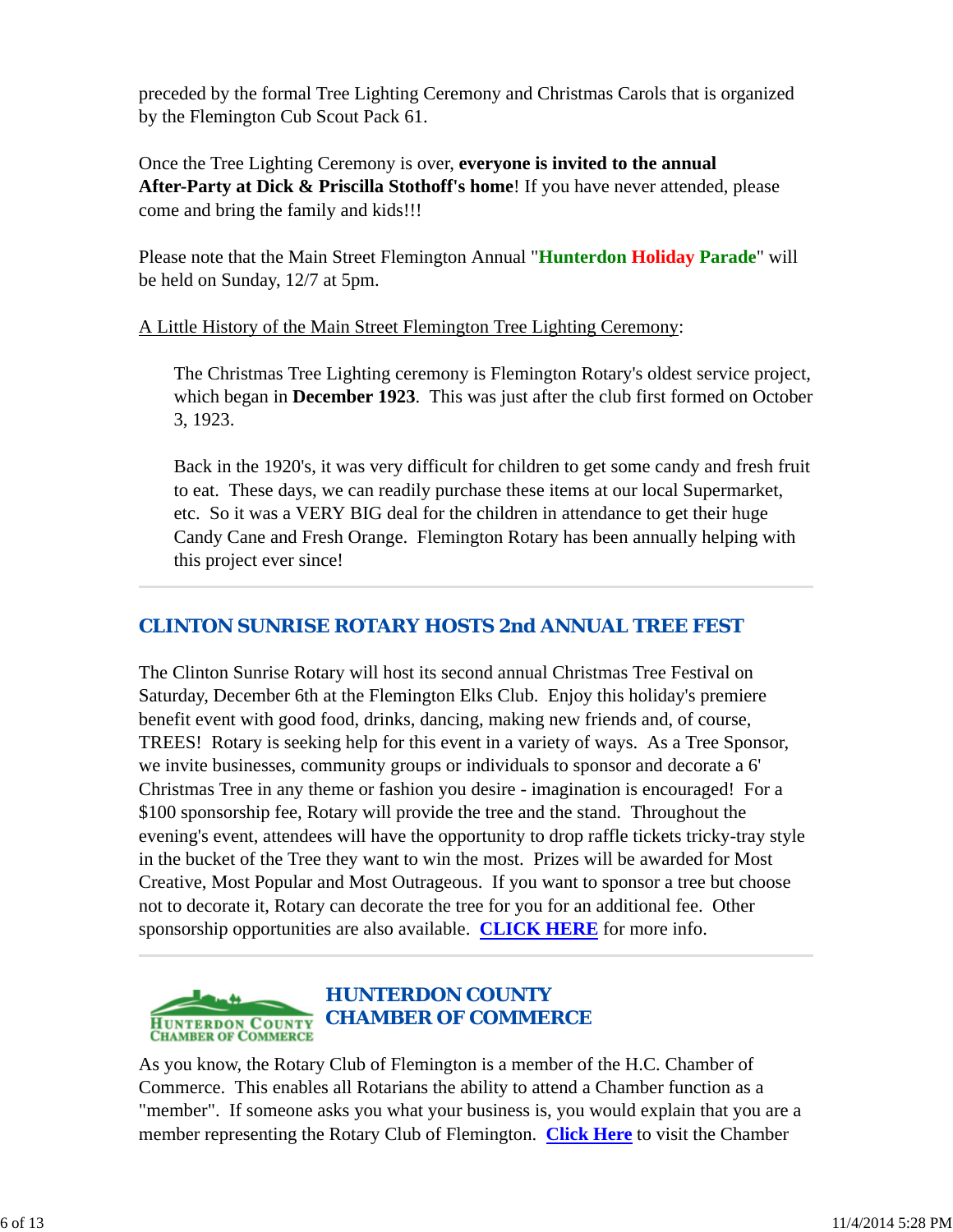website for a listing of upcoming events.

## *Hunterdon Chamber Internet Radio "THE ROTARY HOUR"*

#### **Mondays from 11am to 12noon**

PDG Megan Jones-Holt is the host of "The Rotary Hour" on the Hunterdon Chamber Internet Radio station and is looking for guests to have on the show. If you are intersted, please get in touch with Megan at (908)894-4590 or **mjonesholt@gmail.com**. **Click Here** to listen to the Hunterdon Chamber Internet Radio station from your PC, smart phone, mobile device, etc.



# *FLEMINGTON BUSINESS IMPROVEMENT DISTRICT*

www.downtownflemington.com

If you would like to learn more about events and activities going on around Flemington, please **CLICK HERE** to visit the Flemington Business Improvement District (BID) website.

### *ROTARY DISTRICT 7510 NEWS*

**Click Here** to read the current news from our Rotary District 7510.

### *SPEAKERS & PROGRAMS BEING SOUGHT*

We are always seeking new or creative ideas for upcoming meeting programs and speakers. If you have any leads, please pass them onto Mick Schaible. **Click here** to generate an email directly to Mick.

## *UPCOMING DATES TO NOTE*

**Summary of Upcoming Club Meeting Programs**: Wed, 11/12: **No Regular Noon Lunch Meeting**. Wed, 11/12: **Special Evening Joint Meeting of Hunterdon Rotary Clubs at Brunello Trattoria** (6:00pm to 8:30pm) Wed, 11/19: TBA Wed, 11/26: TBA Wed, 12/03: TBA Wed, 12/10: TBA Wed, 12/17: **Madrigal Girls Chorus** from H.C.R.H.S. for festive singing Wed, 12/24: **NO Club Meeting** Wed, 12/31: **NO Club Meeting** Wed, 1/07: **OFFSITE** Meeting at TBA

Wed, 1/14: **OFFSITE** Meeting at TBA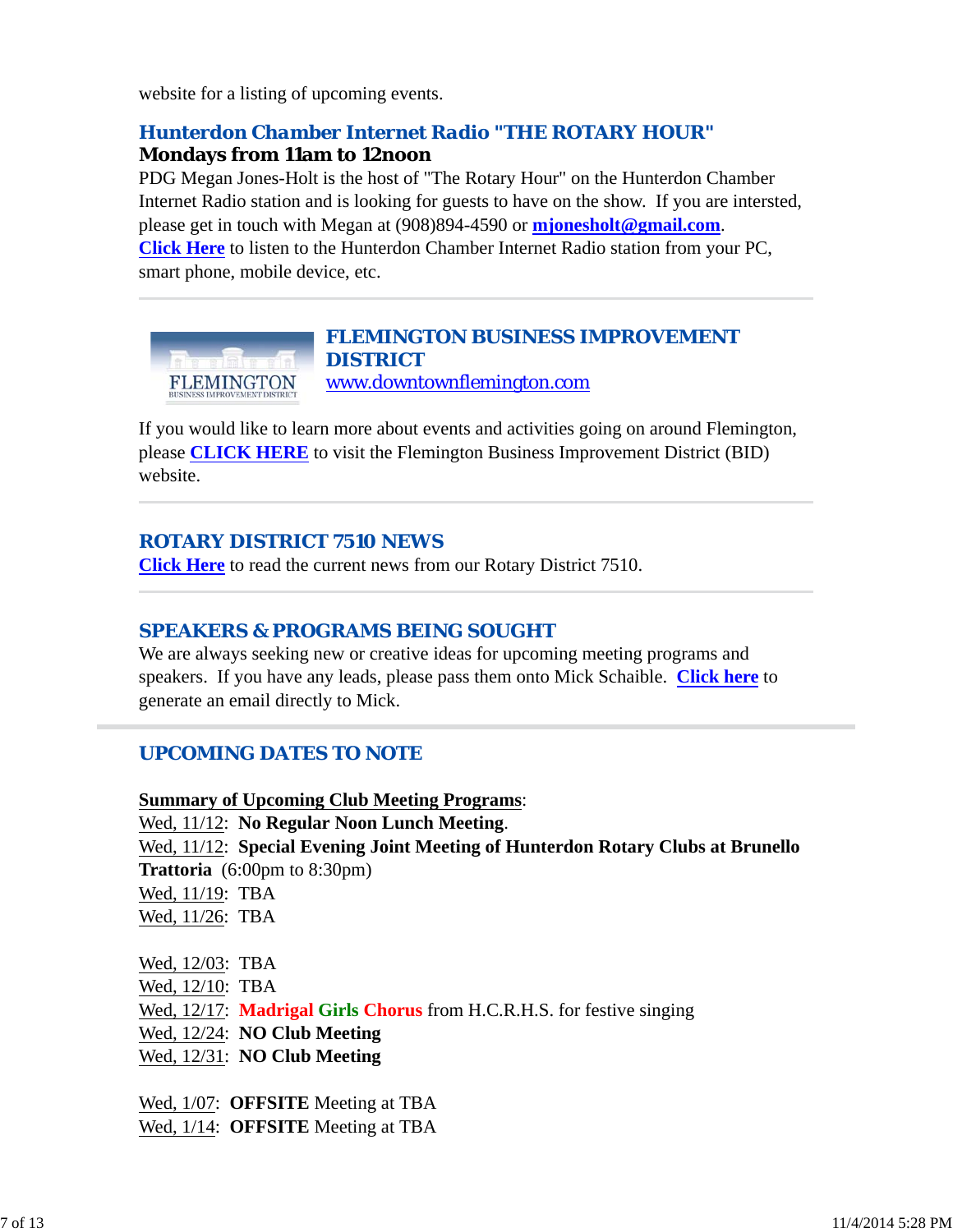Wed, 1/21: **OFFSITE** Meeting at the **Hunterdon County Polytech** Career Cafe Wed, 1/28: **OFFSITE** Meeting at TBA

**Next RCOF Board Meeting:** Thursday, 11/6/2014 at 6pm (usually the 1<sup>st</sup> Thursday). **Next Membership Meeting**: Wed, 11/19/2014 at 1:30 PM (usually the 2nd Wed).

**Upcoming RCOF Club Events, Fundraisers, Fellowship Events, Etc**.: Fri, 12/05: **Christmas Tree Lighting Ceremony** (Main Street, Flemington) Sun, 12/07: **Hunterdon Holiday Parade** at 5pm (Main Street, Flemington)

### **Rotary District 7510 Events & Functions:**

Sat, 11/15: **Foundation Grants Seminar** from 8am to 12noon (Hotel Somerset-Bridgewater, 110 Davidson Avenue, Somerset, NJ 08873) Wed, 2/25: **President-Elect Training Seminar (PETS 1)** (Bridgewater Marriott Hotel, 700 Commons Way, Bridgewater, NJ) Fri-Sat, March 20-21: **President-Elect Training Seminar (PETS 2)** (Hanover Marriott Hotel, 1401 Route 10 East, Whippany, NJ) Fri-Sun, May 1-3: **2015 Rotary District Conference** (Harrah's Atlantic City Resort & Casino, 777 Harrah's Boulevard, Atlantic City, NJ) Wed, 5/27: **Rotary District Assembly** at 2:30pm (Bridgewater Marriott Hotel, 700 Commons Way, Bridgewater, NJ) Sat-Tues, June 6-9: **Rotary International Convention** in Sao Paulo, Brazil Thurs, 6/25: **District Changing of the Guard Dinner** (Primavera Regency, 1080 Valley Road, Stirling, NJ)

## *COMMITTEE LIST:*

**Click Here** to download the listing of all current Club Committee's and its members.

### *"MEMBERS ONLY" WEBSITE:*

### **Click Here for the Members Only section of the website to find:**

- 1) The "Membership Proposal Form" to propose a new member.
- 2) New Member Information.
- 3) An Online Copy of the Club Membership Directory.
- 4) A Link to All Photos Albums of the Club.

#### *ROTARY WEBSITE LINKS:*

Rotary International: **www.Rotary.org** Rotary District 7510: **www.RotaryNJ.org**

### *NEARBY ROTARY CLUB MEETINGS:*

As A Rotarian, you are Welcome to attend a Rotary Club meeting anywhere in the world. Click here for the Rotary Club Locator App. Or see below for some local meetings: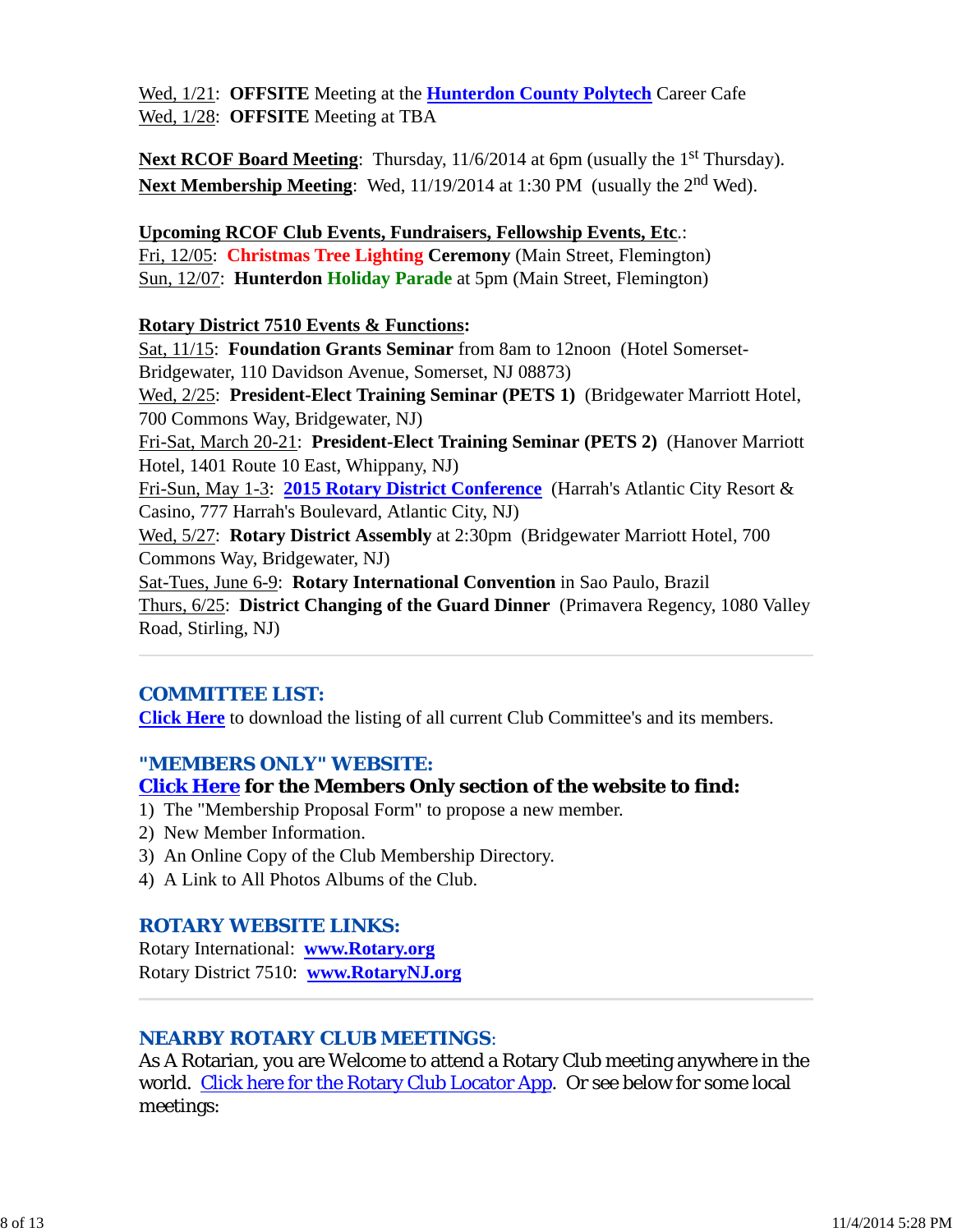#### Mondays

**Lambertville/New Hope** (6:30 pm) - Lambertville Station Restaurant; 11 Bridge Street, Lambertville NJ 08530

**Piscataway** (12:15 pm) - Radisson Hotel; 21 Kingsbridge Road, Piscataway, NJ 08854

#### Tuesdays

**Whitehouse** (12:15 pm) - Max's 22; 456 Route 22 West, Whitehouse Station, NJ 08889 **Princeton** (12:15 pm) - The Nassau Club; 6 Mercer Street, Princeton, NJ 08540 **Bridgewater-Bound Brook** (12:15 pm) - Arbor Glenn; 100 Monroe St, Bridgewater 08807

#### Wednesdays

**Branchburg Township** (7:30 am): Stoney Brook Grille; 1285 Route 28, North Branch, NJ 08876

**Flemington** (12:15pm): Copper Hill Country Club; 100 Copper Hill Road, Ringoes, NJ 08851

**Hillsborough Township** (6:15 pm): Pheasant's Landing; 311 Amwell Road (Rt. 514), Hillsborough, NJ 08844

#### Thursdays

**Clinton Sunrise** (7:30 am): Clinton Fire Department; New Street, Clinton, NJ 08809 **Somerville/Bridgewater** (12:15 pm): Bridgewater Manor; 1251 US Highway 202/206, Bridgewater, NJ 08807

**Trenton** (12:15 pm): Freddie's Tavern; 12 Railroad Avenue, West Trenton, NJ 08628

#### Fridays

**North Hunterdon** (12:15 pm): Beaver Brook County Club; 25 County Club Drive, Annandale, NJ 08801 **Princeton Corridor** (12:15pm): Hyatt Regency; 102 Carnegie Center, Rt. 1 North,

Princeton, NJ 08540

eClub

**Rotary eClub of Hunterdon Horizon**: View website for meetings or online makeups.

## RI President's Call for Action in **2014-2015**: **"Light Up Rotary"**

# **Rotary Club of Flemington - Our 91st Year**

Founded October 3, 1923 \* Charter #1529 \* District 7510

| President          | <b>Lynn Hyman</b>       |
|--------------------|-------------------------|
| President-Elect    | <b>Mick Schaible</b>    |
| Secretary          | <b>Michele Kavanagh</b> |
| Treasurer, General | <b>Bob Newland</b>      |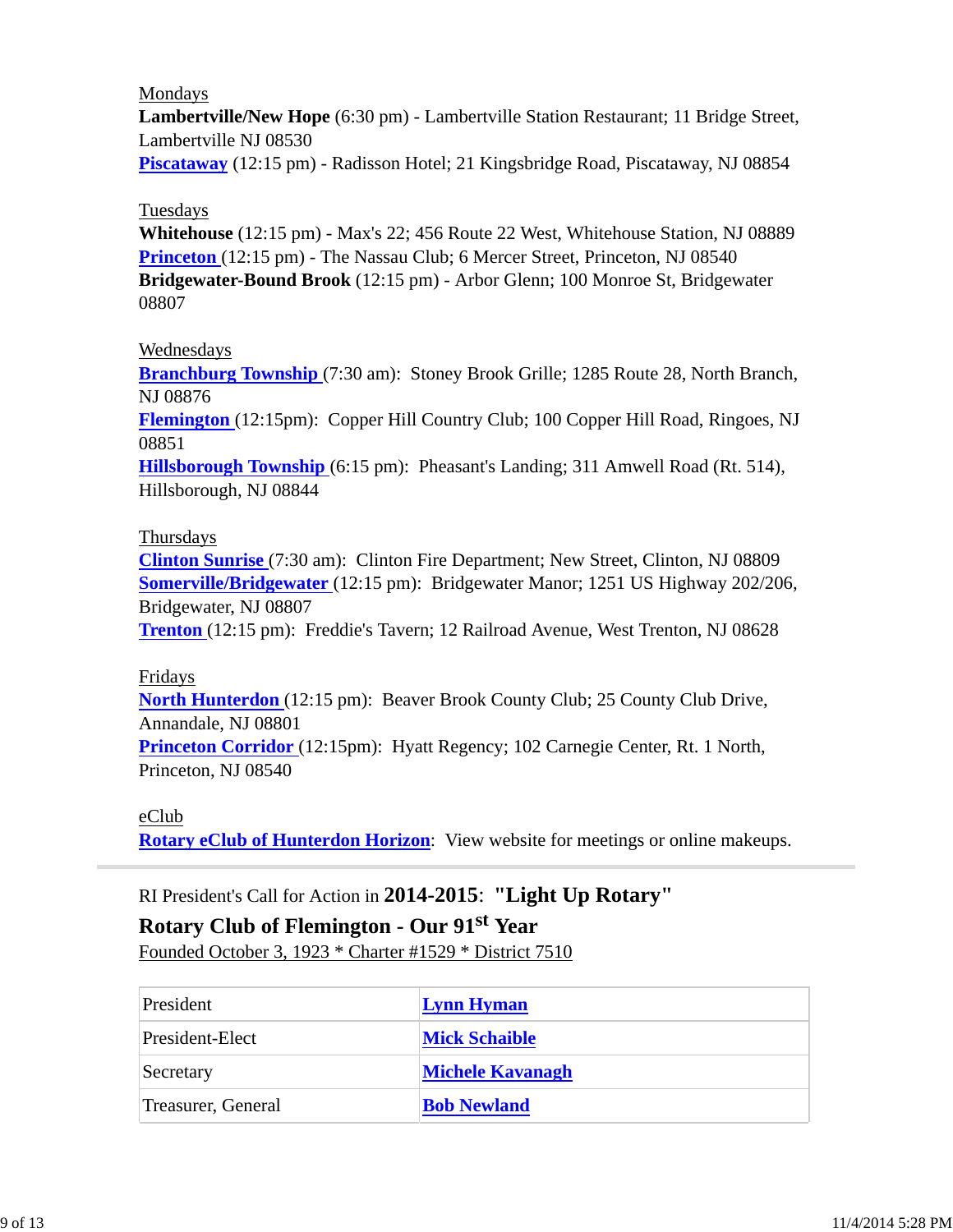| Treasurer, Lunch                                             | D.J. Wright                                 |  |  |
|--------------------------------------------------------------|---------------------------------------------|--|--|
| Treasurer, Assistant Lunch                                   | <b>Harrie Copeland</b>                      |  |  |
| <b>Board Members</b>                                         | Ira Liebross (immediate past president)     |  |  |
|                                                              | <b>Nancy Kahl</b>                           |  |  |
|                                                              | <b>Ken Skowronek</b>                        |  |  |
|                                                              | <b>Joe Ziegler</b>                          |  |  |
| Sergeant-at-Arms                                             | <b>Karen Widico</b>                         |  |  |
| <b>RI</b> President                                          | Gary C.K. Huang (Taiwan)                    |  |  |
| District Governor (DG)                                       | Melvin I. Kevoe "Mel" (Springfield, NJ)     |  |  |
| District Governor Elect (DGE)                                | <b>Hal Daume</b> (Berkeley Heights, NJ)     |  |  |
| District Governor Nomimee (DGN)                              | <b>Charles Minton</b> (Union, NJ)           |  |  |
| <b>Assistant District Governor (ADG)</b>                     | <b>Mike Toscani</b> (Lambertville-New Hope) |  |  |
| Club Meetings: Wednesday, 12:15 pm, Copper Hill Country Club |                                             |  |  |

100 Copper Hill Road, Ringoes 08551





**MISSION STATEMENT:** The mission of Rotary International is to assist and guide Rotarians and Rotary clubs to accomplish the Object of Rotary to ensure Rotary's continuing relevance and to help build a better world, emphasizing service activities by individuals and groups that enhance the quality of life and human dignity, encouraging high ethical standards, and creating greater understanding among all people to advance the search for peace in the world.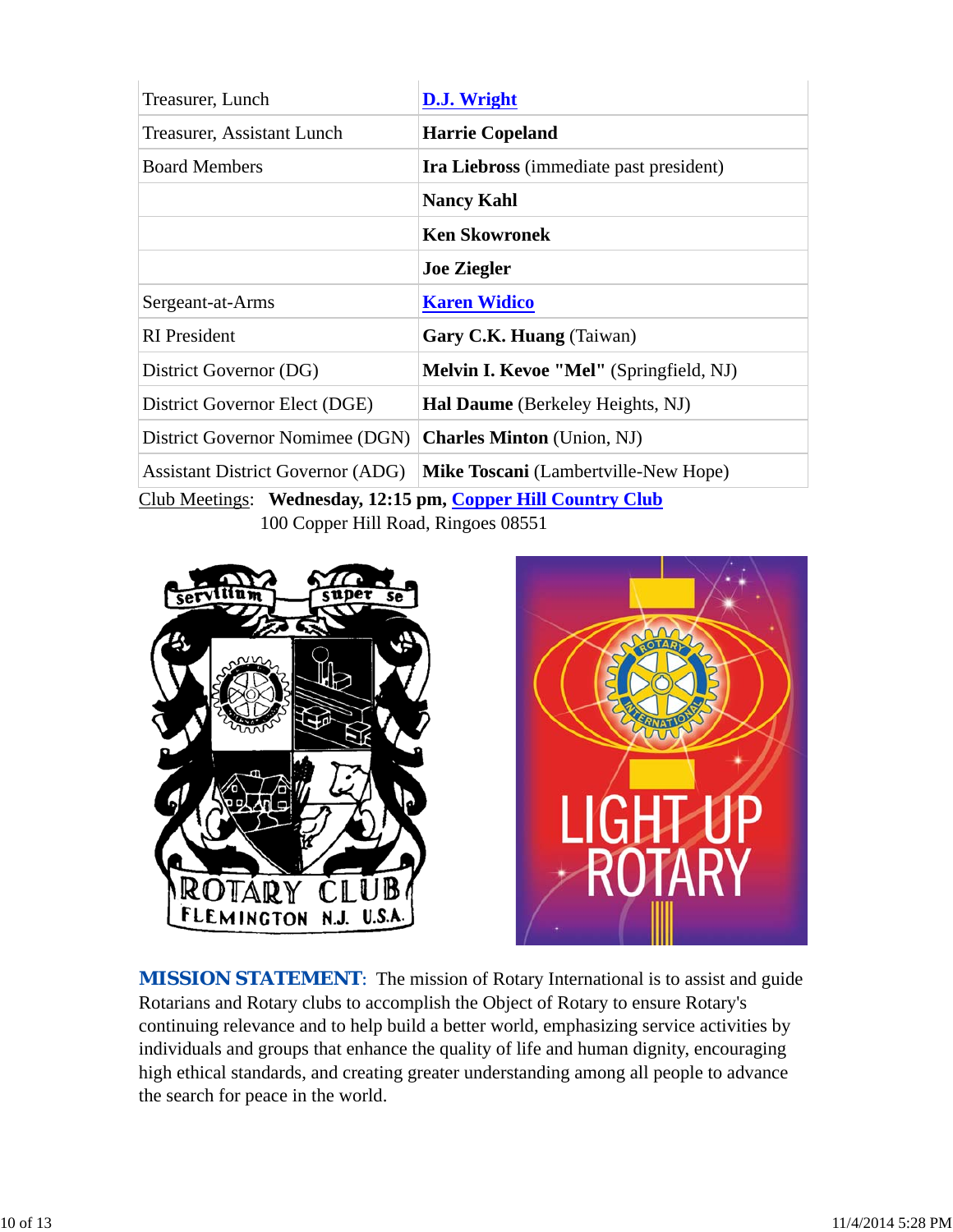**THE OBJECT OF ROTARY:** The object of Rotary is to encourage and foster the ideal of service as a basis of worthy enterprise and, in particular, to encourage and foster:

**1st**: The development of acquaintance as an opportunity for service;

**2nd**: High ethical standards in business and professions, the recognition of the worthiness of all useful occupations, and the dignifying of each Rotarian's occupation as an opportunity to serve society;

**3rd**: The application of the ideal of service in each Rotarian's personal, business and community life;

**4th**: The advancement of international understanding, goodwill, and peace through a world fellowship of business and professional persons united in the ideal of service.

**THE 4-WAY TEST:** "Of the things we think, say or do:

**1st**: Is it the Truth?

2<sup>nd</sup>: Is it Fair to all concerned?

**3rd**: Will it build goodwill and better friendships?

**4th**: Will it be beneficial to all concerned?"

## *ROTARY's AVENUE'S OF SERVICE*:

**1)** Through **Club Service**, we have fun, build lasting friendships, and make sure that our club runs well.

**2)** Through **Vocational Service**, we volunteer our professional skills to serve others and promote integrity in everything we do.

**3)** Through **Community Service**, we address local needs and work with our community to bring lasting improvements.

**4)** Through **International Service**, we meet humanitarian needs around the globe and promote world understanding and peace.

**5)** Through **Youth Service**, we work with young people to help them become the next generation of leaders, visionaries, and peacemakers.

#### **2014-2015 CLUB MEMBER ROSTER Rotary Club of Flemington, NJ** Current Number of Members: 46

| Rotarian                     | <b>Member Since</b> | <b>Classification</b>           |
|------------------------------|---------------------|---------------------------------|
| Black, Bruce B.              | 2007                | <b>Health and Fitness</b>       |
| Bohler, Herbert C. (Herb)    | 1977                | <b>Specialty Advertising</b>    |
| Chittenden, Robert L. (Bob)  | 2003                | M.E.F.P. Consulting Engineering |
| Clark, Arthur L. (Sandy)     | 1987                | Printing                        |
| Copeland, Harrie E. III      | 1976                | Auctioneering/Banking           |
| Davidson, James G. (Jim)     | 2002                | <b>Rubber Products</b>          |
| <b>Erskine, John</b>         | 2014                | <b>Youth Development</b>        |
| Ferrari, Frederick J. (Fred) | 1964                | Orthodontia                     |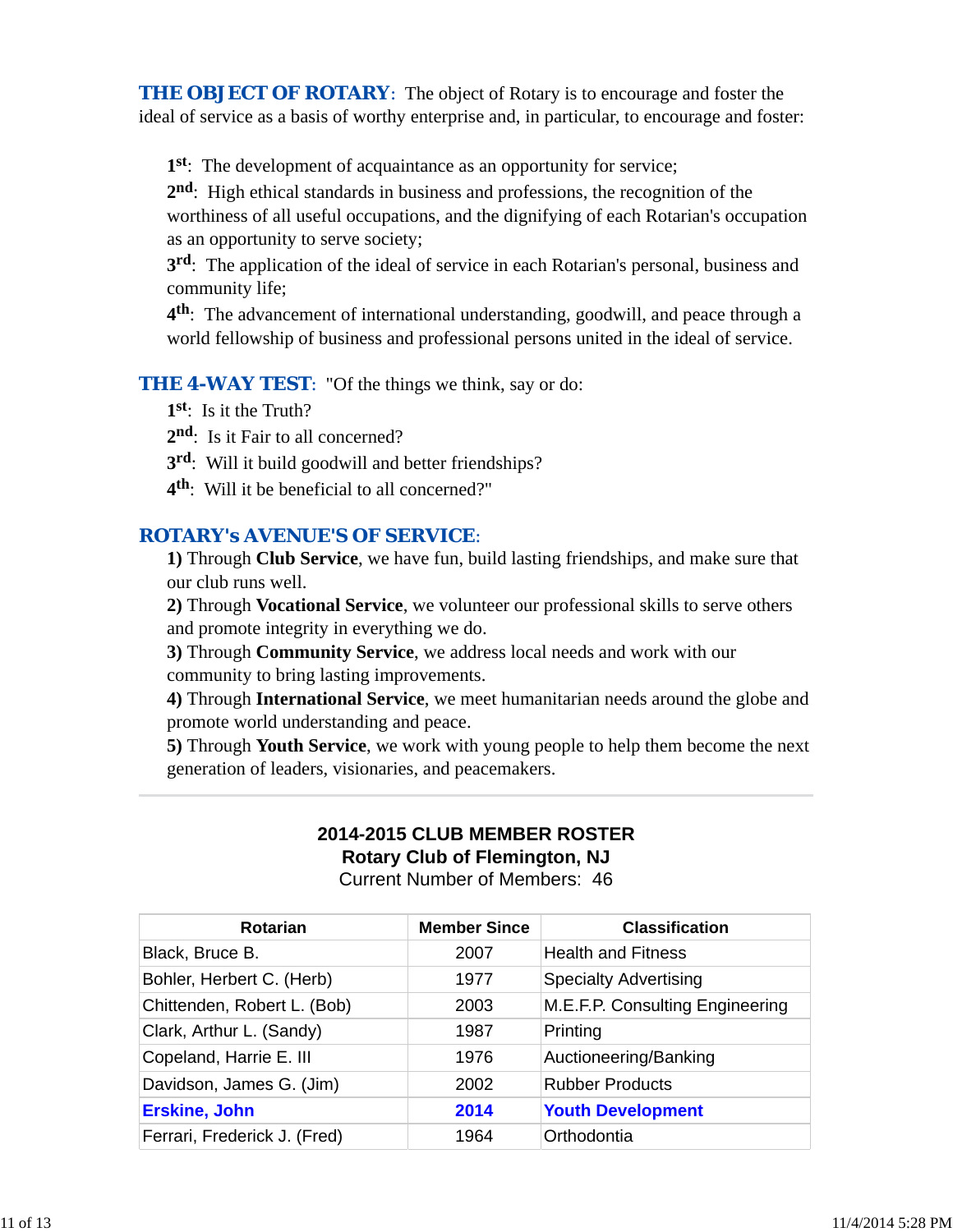| Fisher, Charles H. (Charlie)       | 1961 | <b>Funeral Services</b>                  |
|------------------------------------|------|------------------------------------------|
| Fisher, Thomas H. (Tom)            | 2012 | <b>Property &amp; Casualty Insurance</b> |
| Harrison, Jeffrey (Jeff)           | 1996 | Psychotherapy                            |
| Hennessy, Jr., Richard (Rich)      | 2010 | <b>Financial Advisor</b>                 |
| Hyman, Lynn                        | 2010 | <b>Retail Banking</b>                    |
| Kahl, Nancy                        | 2012 | Massage Therapy                          |
| Kamnitsis, Christopher P. (Chris)  | 2001 | <b>Financial Planning</b>                |
| Kavanagh, Michele                  | 2013 | <b>Community Banking</b>                 |
| Liebross, Ira                      | 1997 | <b>Family Medicine</b>                   |
| Loew, Darren                       | 2002 | <b>Orthodontics</b>                      |
| Martin, Teresa (Terry)             | 1993 | Solid Waste/Recycling                    |
| Mazujian, Harry                    | 2004 | Clergy                                   |
| McWilliams, Nancy                  | 1992 | Psychotherapy                            |
| Metz, Kim                          | 2007 | <b>Technical Education</b>               |
| Muller, George D.                  | 1964 | <b>Cut Glass Manufacturing</b>           |
| Nastasi, William (Bill)            | 1996 | <b>General Contracting</b>               |
| Newland, Robert D. (Bob)           | 1998 | Insurance                                |
| Ownes, Terry M.                    | 1987 | <b>Floor Covering</b>                    |
| Phelan, Christopher J. (Chris)     | 2009 | <b>Chamber Of Commerce</b>               |
| Randolph, R. Wayne                 | 1982 | <b>Veterinary Medicine</b>               |
| Reinbacher, Otto A.                | 1997 | Clergy                                   |
| Rogow, Stephen S. (Steve)          | 1973 | <b>Orthodontics</b>                      |
| Schaible, R. Michael (Mick)        | 1998 | <b>Appraisal Services</b>                |
| Skowronek, Kenneth J. (Ken)        | 1994 | <b>Family Law</b>                        |
| Sollner, Richard F. (Dick)         | 1962 | Air Transportation                       |
| <b>Steffner, Christina (Chris)</b> | 2014 | <b>Education</b>                         |
| Stothoff, Richard H. (Dick)        | 1966 | Sanitary Engineering                     |
| Stout, Deborah (Debbie)            | 2013 | <b>Retail Banking</b>                    |
| Thatcher, Thomas P. (Tom)          | 2006 | <b>Professional Planning</b>             |
| Weinstein, Theodore H. (Ted)       | 1994 | <b>Pulmonary Medicine</b>                |
| Widico, Karen A.                   | 1997 | <b>Public Health Services</b>            |
| Williams, Gwen                     | 1991 | Purchasing/Manufacturing                 |
| Wise, Robert (Bob)                 | 1992 | <b>Hospital Administration</b>           |
| Woske, Harry                       | 1977 | Cardiology                               |
| Wright, Daniel J. (D.J.)           | 2003 | <b>Funeral Services</b>                  |
| Zanetti, Edward G. (Ed)            | 1971 | Plumbing & Heating                       |
| Ziegler, Joseph E. (Joe)           | 1988 | <b>Investment Advisor</b>                |
| Zullo, John J. (Johnnie)           | 1987 | <b>Chemical Engineering</b>              |